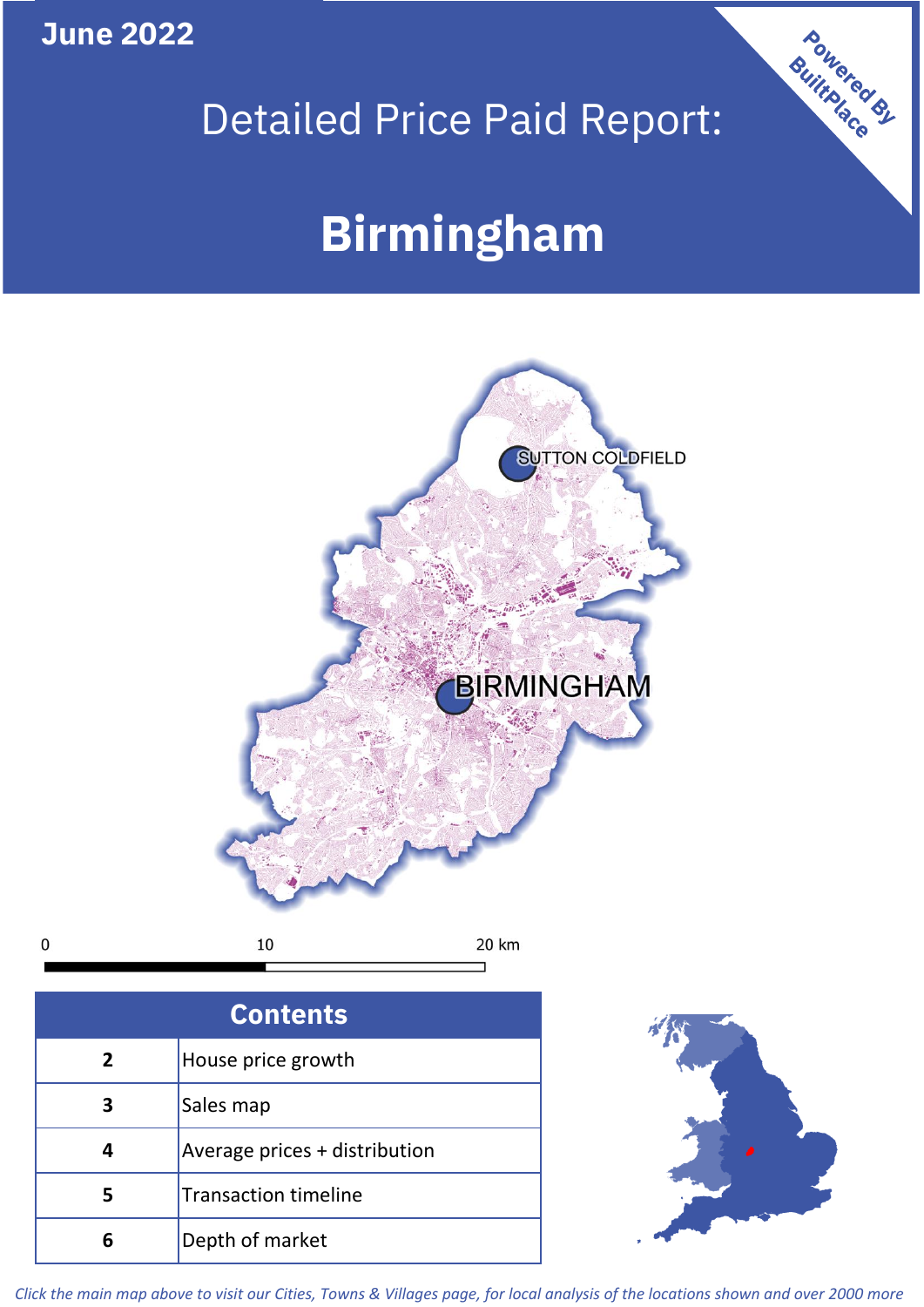## **Headline Data**

|                     | <b>Current level</b> | 3 month | <b>Annual</b> | 5 year   | 10 year |
|---------------------|----------------------|---------|---------------|----------|---------|
| <b>House prices</b> | £223,037             | 3.9%    | 7.9%          | 31.7%    | 68.0%   |
| <b>Transactions</b> | 11,473               | $-7.8%$ | 15.7%         | $-15.2%$ | 28.2%   |

## **House Price Growth (April 2022 data)**

#### *Annual Change in House Prices*



House prices in Birmingham grew by 7.9% in the 12 months to April 2022 (based on 3-month smoothed data). By comparison national house prices grew by 10.7% and prices in the West Midlands grew by 10.9% over the same period.

Birmingham house prices are now 49.2% above their previous peak in 2007, compared to +45.8% for the West Midlands and +52.9% across England.



#### *Year-To-Date Change in House Prices, December to April*

Local prices have grown by 4.8% in 2022 so far, compared to growth of 4.5% over the same period last year.

#### *Source: OS OpenData; UK House Price Index (Contains HM Land Registry data © Crown copyright)*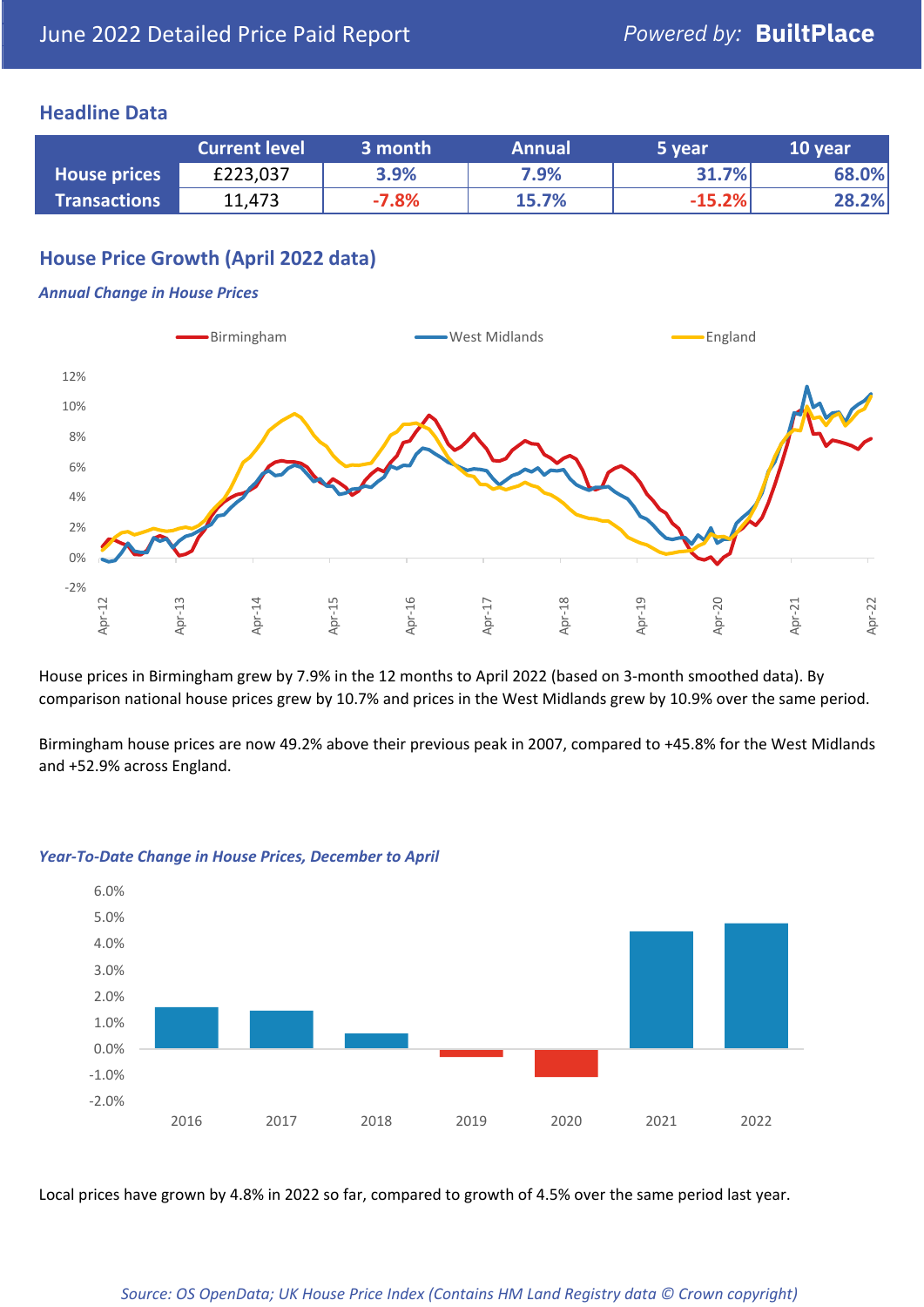## **House Price Map**

### *12 months to April 2022*



*Each point is one postcode, coloured by the average value relative to all sales in this local authority (price bands are LA-specific quintiles).*

## **Map Key**

| Min      | <b>Max</b> |                            |
|----------|------------|----------------------------|
| Up to    | £147,000   | 1st quintile / lowest 20%  |
| £147,000 | £181,000   | 2nd quintile               |
| £181,000 | £226,000   | 3rd quintile               |
| £226,000 | £304,000   | 4th quintile               |
| £304,000 | and over   | 5th quintile / highest 20% |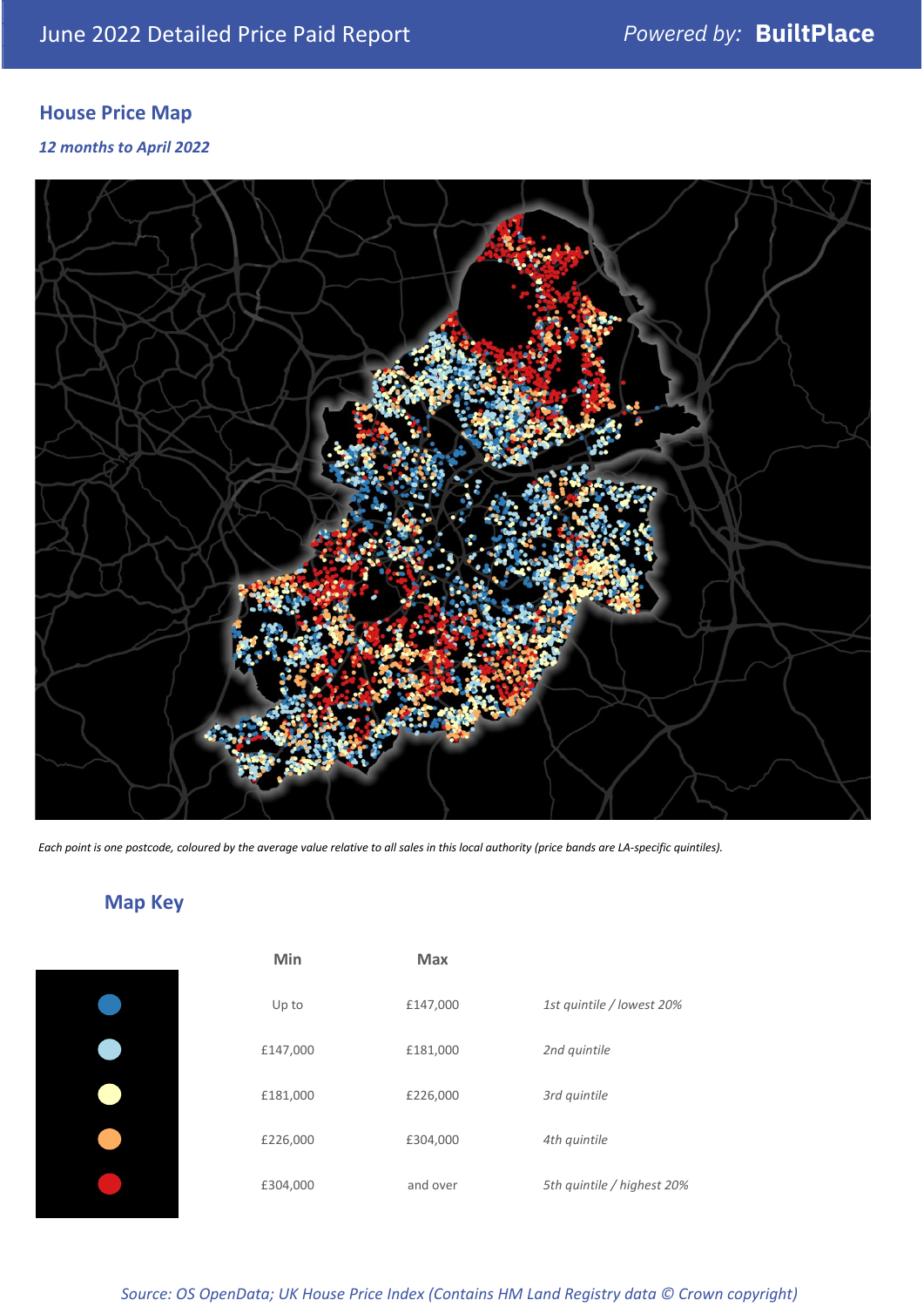## **Average House Price by Property Type**

#### *12 months to April 2022*



|                 | <b>New</b> | <b>Second hand</b> |  |  |
|-----------------|------------|--------------------|--|--|
| <b>Flat</b>     | £280,693   | £147,821           |  |  |
| <b>Terraced</b> | £345,941   | £220,559           |  |  |
| Semi-detached   | £282,725   | £254,507           |  |  |
| <b>Detached</b> | £288,498   | £478,624           |  |  |

## **House Price Distribution by Year**

*All properties, by price band and calendar year (2020 = year to date)*

|                    | 1997 | 2002 | 2007 | 2012 | 2017 | 2019 | 2020 |
|--------------------|------|------|------|------|------|------|------|
| <b>Under £100k</b> | 91%  | 65%  | 15%  | 27%  | 11%  | 5%   | 6%   |
| £100-200k          | 8%   | 28%  | 66%  | 54%  | 57%  | 45%  | 44%  |
| £200-300k          | 1%   | 5%   | 14%  | 13%  | 19%  | 28%  | 30%  |
| £300-400k          | 0%   | 1%   | 3%   | 4%   | 7%   | 12%  | 11%  |
| £400-500k          | 0%   | 1%   | 1%   | 1%   | 3%   | 5%   | 5%   |
| £500k-1m           | 0%   | 0%   | 1%   | 1%   | 2%   | 4%   | 4%   |
| £1-2m              | 0%   | 0%   | 0%   | 0%   | 0%   | 0%   | 0%   |
| <b>Over £2m</b>    | 0%   | 0%   | 0%   | 0%   | 0%   | 0%   | 0%   |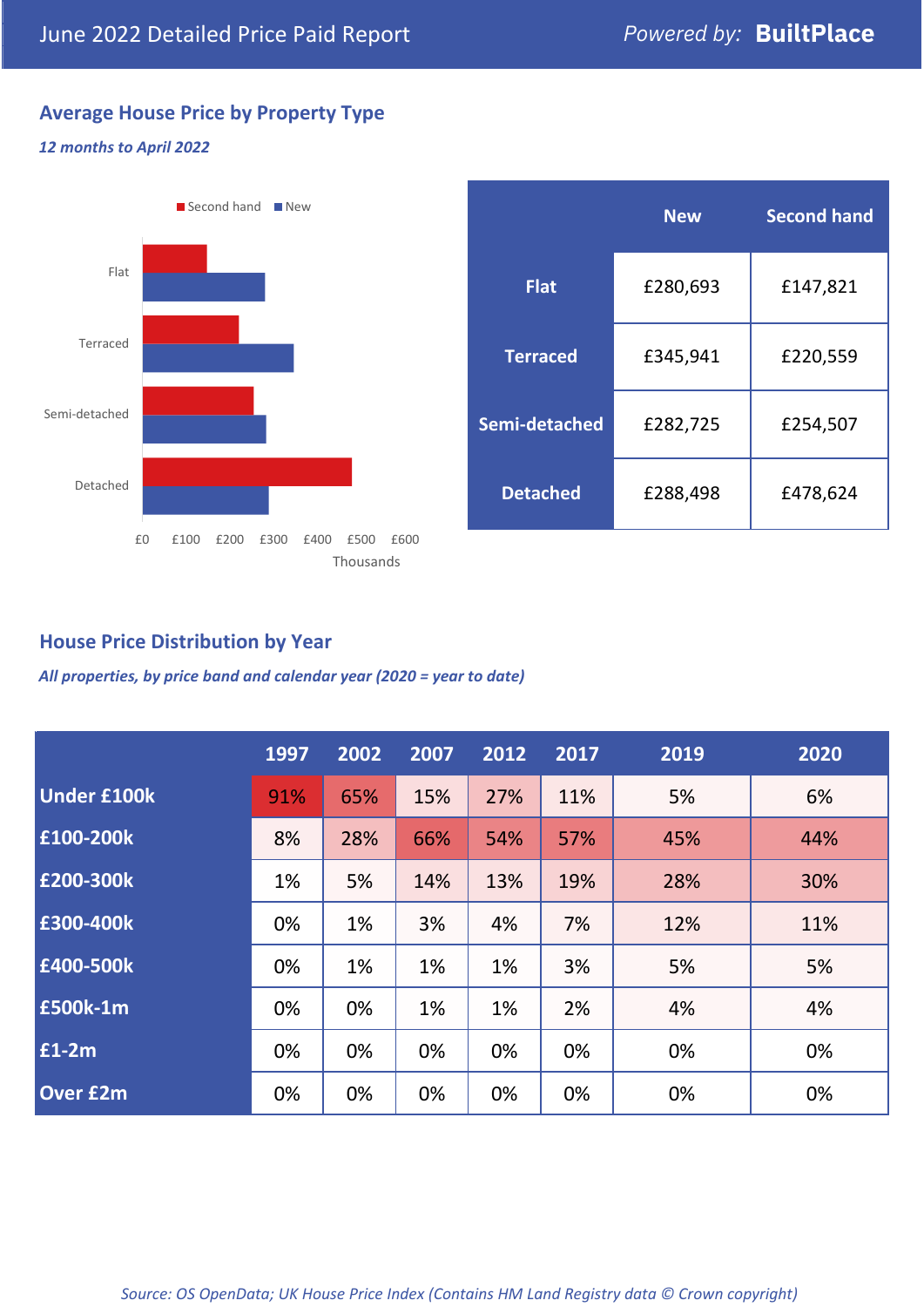## **Transactions (February 2022 data)**

*Annual Transactions, Indexed (2001-05 average = 100)*



There were 11,473 transactions in Birmingham during the 12 months to February 2022. This is 59% of the average from 2001-05 and suggests activity is significantly below pre-downturn levels.

Transactions in Birmingham have fallen by 10.8% since 2014, compared to changes of -4.1% for West Midlands and -7.7% for England.



#### *Cash and New Build Sales as % of Total, by Year*

*Note: The data on this page EXCLUDES transactions identified as transfers under a power of sale/repossessions, buy-to-lets (where they can be identified by a mortgage), and transfers to non-private individuals - i.e. it comprises only Land Registry 'A' data.*